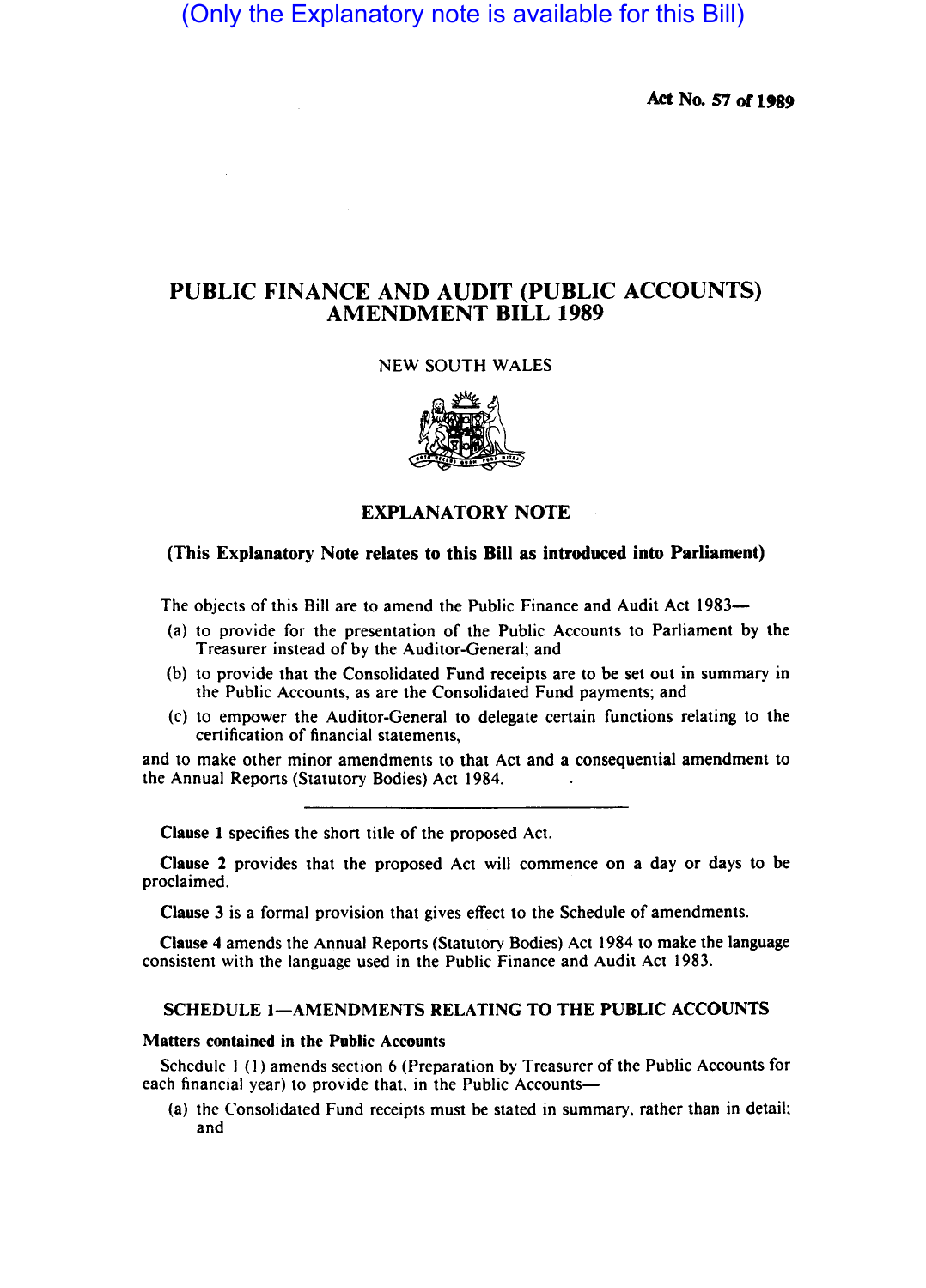- (b) all indebtedness outside the Financial Agreement set out in the Schedule to the Financial Agreement Ratification Act 1928 must be stated, rather than just indebtedness outside the Financial Agreement to the Commonwealth; and
- (c) all advances (repayable as at 30 June in the year concerned) from the Consolidated Fund or the Special Deposits Account must be stated.

Schedule I (2) omits section 7A (Statements of payments in detail) to remove the requirement for the Estimates to contain detailed statements of payments.

Schedule I (3) amends section 8 (Monthly statements) as a consequence of the amendment made by Schedule I (I) (a).

#### Presentation of the Public Accounts to Parliament and Auditor-General's report

Schedule I (5) amends section 49 (Examination by Auditor-General of the Public Accounts) to require the Auditor-General, after examining the Public Accounts and preparing an opinion on the Public Accounts, to transmit the Public Accounts and the opinion back to the Treasurer.

Schedule I (5) also omits section 50 (Annexures to report of Auditor-General) as a consequence of the amendment made by Schedule I (7).

Schedule I (6) amends section 51 (Public Accounts and opinion to be presented to the Legislative Assembly) to require the Treasurer, rather than the Auditor-General, to present the Public Accounts to Parliament together with the Auditor-General's opinion on the Public Accounts.

Schedule 1 (7) substitutes section 52. The proposed section 52 (Auditor-General's reports) contains all the existing provisions (presently in sections 49 and 50) relating to the preparation by the Auditor-General of an annual report on the Public Accounts as well as the provisions contained in the existing section 52 which relate to other reports and recommendations and suggestions that may be made by the Auditor-General.

Schedule  $1$  (8) inserts proposed section 52 $\alpha$  (Auditor-General's report etc. to be presented to the Legislative Assembly). The proposed section requires the Auditor-General to lay the Auditor-General's annual report on the Public Accounts before Parliament on or before 30 September in each year. This report was formerly tabled with the Public Accounts (which will now be tabled by the Treasurer).

Schedule I (4) amends the heading to Division 6 of Part 3 as a consequence of the amendments made by this Schedule.

Schedule I (9) amends section 57 (Functions of Committee) as a consequence of the amendments made by this Schedule.

#### SCHEDULE 2-OTHER AMENDMENTS

#### Statute law revision

Schedule 2 (I) amends section 39 (Application and interpretation) to make an amendment consequential to an amendment made by a previous Act.

#### Delegation by Auditor-General

Schedule 2 (2) amends section  $41C$  (Auditing etc. of financial statements) to enable the Auditor-General to authorise the Deputy Auditor-General or an Assistant Auditor-General to furnish a certificate as to the audit of the accounts of a statutory body.